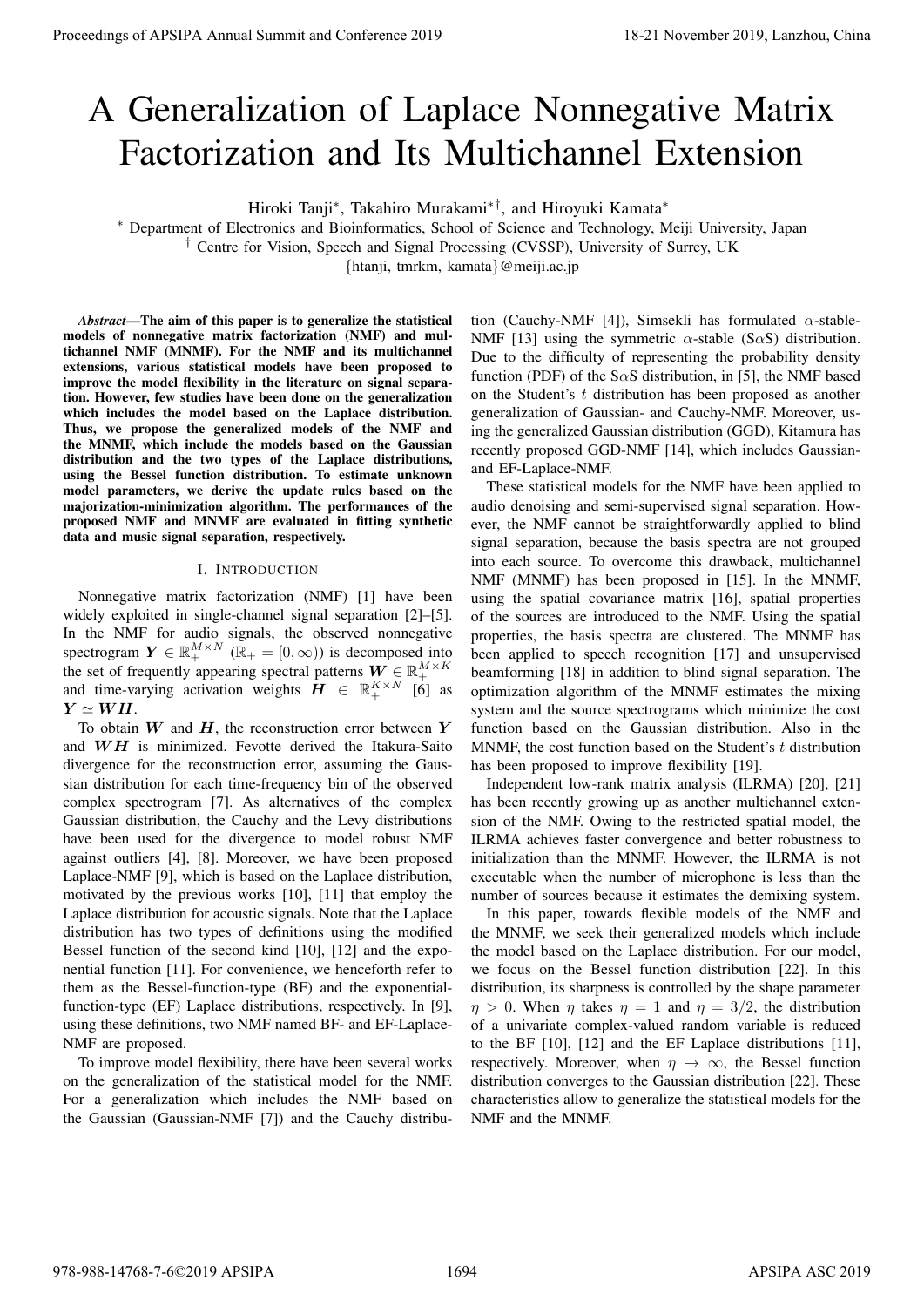Using the Bessel function distribution, we propose the generalized statistical models called Bessel-NMF and Bessel-MNMF. Thanks to the characteristics of the distribution, our statistical models include the models based on the Laplace and the Gaussian distributions. In this paper, we describe the cost function of Bessel-MNMF. Moreover, the convergenceguaranteed optimization algorithm is derived to minimize the cost function. Using the result in Bessel-MNMF, we present the cost function and the update rules of the proposed singlechannel NMF.

## II. REVIEW OF MULTICHANNEL NMF

We review the conventional MNMF [15] in this section. Let  $s_{mnl} \in \mathbb{C}$  be the complex spectrogram at the mth frequency bin and the nth frame of the lth source, where  $l = 1, \ldots, L, m = 1, \ldots, M, \text{ and } n = 1, \ldots, N.$  The sources are observed using D microphones in a reverberant environment. For each observation point, the *lth* source is filtered by  $\boldsymbol{g}_{ml} = [g_{ml1}, \dots, g_{mlD}]^{\top} \in \mathbb{C}^D$ . Therefore, using the spatial image [16]  $\varsigma_{mnl} = g_{ml} s_{mnl}$ , we have the observed multichannel complex spectrogram  $y_{mn} \in \mathbb{C}^D$  as  $\boldsymbol{y}_{mn} = \sum_{l=1}^{L} \boldsymbol{\varsigma}_{mnl}.$ 

In the MNMF, the observed data  $Y_{mn} = y_{mn}y_{mn}^{\dagger}$  is approximated using the Hermitian positive semidefinite matrix  $\hat{\boldsymbol{Y}}_{mn}$  as

$$
\boldsymbol{Y}_{mn} \simeq \hat{\boldsymbol{Y}}_{mn} = \sum_{l=1}^{L} \boldsymbol{A}_{ml} v_{mnl}, \qquad (1)
$$

where  $\dagger$  is the conjugate transpose,  $A_{ml} \in \mathbb{C}^{D \times D}$  is the spatial covariance matrix [16], which represents the spatial paths, and  $v_{mnl} \in \mathbb{R}_+$  represents the power spectrogram of the source. Using the basis spectra  $W = [w_{mk}]$  and their weights  $H =$  $[h_{kn}]$  in the NMF,  $v_{mnl}$  is represented as

$$
v_{mnl} = \sum_{k=1}^{K} q_{lk} w_{mk} h_{kn},
$$
\n(2)

where K is the number of bases, and  $q_{lk} \in [0, 1]$  is the contribution of the kth basis for lth source satisfying  $\sum_{l=1}^{L} q_{lk} = 1$ .

The cost function for the conventional MNMF is derived using the Gaussian distribution. When  $\varsigma_{mnl}$  follows the Gaussian distribution,  $y_{mn}$  also follows the Gaussian with zero mean and the covariance matrix  $\hat{Y}_{mn}$  written as

$$
\mathcal{N}_{\mathbb{C}}(\boldsymbol{y}_{mn};\boldsymbol{0},\hat{\boldsymbol{Y}}_{mn}) = \pi^{-D} \text{det}[\hat{\boldsymbol{Y}}_{mn}]^{-1} \text{exp}(-\text{Tr}[\boldsymbol{Y}_{mn}\hat{\boldsymbol{Y}}_{mn}^{-1}]),
$$
\n(3)

where  $det[\cdot]$  is the determinant, and  $Tr[\cdot]$  is the matrix trace. The cost function to be minimized in the conventional MNMF is therefore given as  $-\sum_{m,n} \log \mathcal{N}_{\mathbb{C}}(\boldsymbol{y}_{mn};\boldsymbol{0},\hat{\boldsymbol{Y}}_{mn}).$ The unknown parameters (i.e.,  $A_{mn}$ ,  $q_{lk}$ ,  $w_{mk}$ , and  $h_{kn}$ ) are estimated using the multiplicative update rules.

## III. STATISTICAL MODELS BASED ON THE BESSEL FUNCTION DISTRIBUTION

We propose Bessel-NMF and Bessel-MNMF in this section. In Sect. III-A and III-B, we describe the formulation of Bessel-MNMF, which is the generalization of the conventional



Fig. 1. Numerical solution of (7).

MNMF, and we derive the update rules for Bessel-MNMF, respectively. On the basis of the formulation of Bessel-MNMF, we present Bessel-NMF in Sect. III-C.

#### *A. Cost function*

To generalize the conventional cost function, we utilize the Bessel function distribution. Using the Gaussian scale mixture, the PDF [22]  $\mathcal{B}\mathcal{K}_{\mathbb{C}}(x)$  of a complex-valued random vector  $x \in \mathbb{C}^D$  is written as

$$
\mathcal{B}\mathcal{K}_{\mathbb{C}}(\boldsymbol{x}) = \int_{\mathbb{R}_+} \mathcal{N}_{\mathbb{C}}(\boldsymbol{x};\boldsymbol{0},z\boldsymbol{\Sigma})\mathcal{G}(z;\eta,1)dz,\tag{4}
$$

where  $G(z; \eta, 1)$  is the gamma distributions with shape  $\eta$  and unit scale defined as

$$
\mathcal{G}(z;\eta,1) = \frac{1}{\Gamma(\eta)} z^{\eta-1} e^{-z}.
$$
 (5)

When  $\eta = 1$ ,  $\mathcal{B}\mathcal{K}_{\mathbb{C}}(x)$  is reduced to the BF Laplace distribution [10], [12]. Also, when  $\eta = D+1/2$ ,  $\mathcal{B}\mathcal{K}_{\mathbb{C}}(x)$  is equivalent to the EF Laplace distribution [11].

Substituting  $y_{mn}$ ,  $\lambda^{-2} \hat{Y}_{mn}$ , and  $z_{mn}$  into  $x$ ,  $\Sigma$ , and  $z$  of (4), respectively, we obtain the generalized cost function as

$$
\mathcal{F}(\Theta) = -\sum_{m,n} \log p(\mathbf{y}_{mn}; \hat{\mathbf{Y}}_{mn})
$$

$$
\stackrel{c}{=} -\sum_{m,n} \log \left( \det[\hat{\mathbf{Y}}_{mn}]^{-1} \text{Tr}[\mathbf{Y}_{mn} \hat{\mathbf{Y}}_{mn}^{-1}]^{\frac{\eta-D}{2}} \right)
$$

$$
\mathcal{K}_{\eta-D} \left( 2\lambda \sqrt{\text{Tr}[\mathbf{Y}_{mn} \hat{\mathbf{Y}}_{mn}^{-1}]} \right) \right), \tag{6}
$$

where  $\lambda$  is a positive constant,  $\mathbf{\Theta} = \{ \{ \mathbf{A}_{mn} \}, \{ q_{lk} \}, \mathbf{W}, \mathbf{H} \}$ is the set of unknown parameters,  $\frac{c}{n}$  is equality up to constant terms, and  $\mathcal{K}_{\nu}(x)$  ( $\nu \in \mathbb{R}, x > 0$ ) is the modified Bessel function of the second kind defined as  $\mathcal{K}_{\nu}(x)$  =  $\frac{1}{2}\int_0^\infty u^{-\nu-1} \exp\left(-\frac{x}{2}(u+u^{-1})\right) du$ . In (6), we have to choose  $\overline{\lambda}$  so that  $Y_{mn} = \overline{Y}_{mn}, \forall m, n$  minimizes the cost function. Therefore,  $\lambda$  is given as the solution of

$$
\left. \frac{\partial \mathcal{F}(\Theta)}{\partial \hat{Y}_{mn}} \right|_{\hat{Y}_{mn} = Y_{mn}} = 0. \tag{7}
$$

The solution of (7) can be obtained without  $Y_{mn}$  and  $\hat{Y}_{mn}$ . We have  $\lambda = \sqrt{D}$ , especially when  $p(\mathbf{y}_{mn}; \hat{\mathbf{Y}}_{mn})$  is equivalent to the EF Laplace distribution (i.e.,  $\eta = D + 1/2$ ). The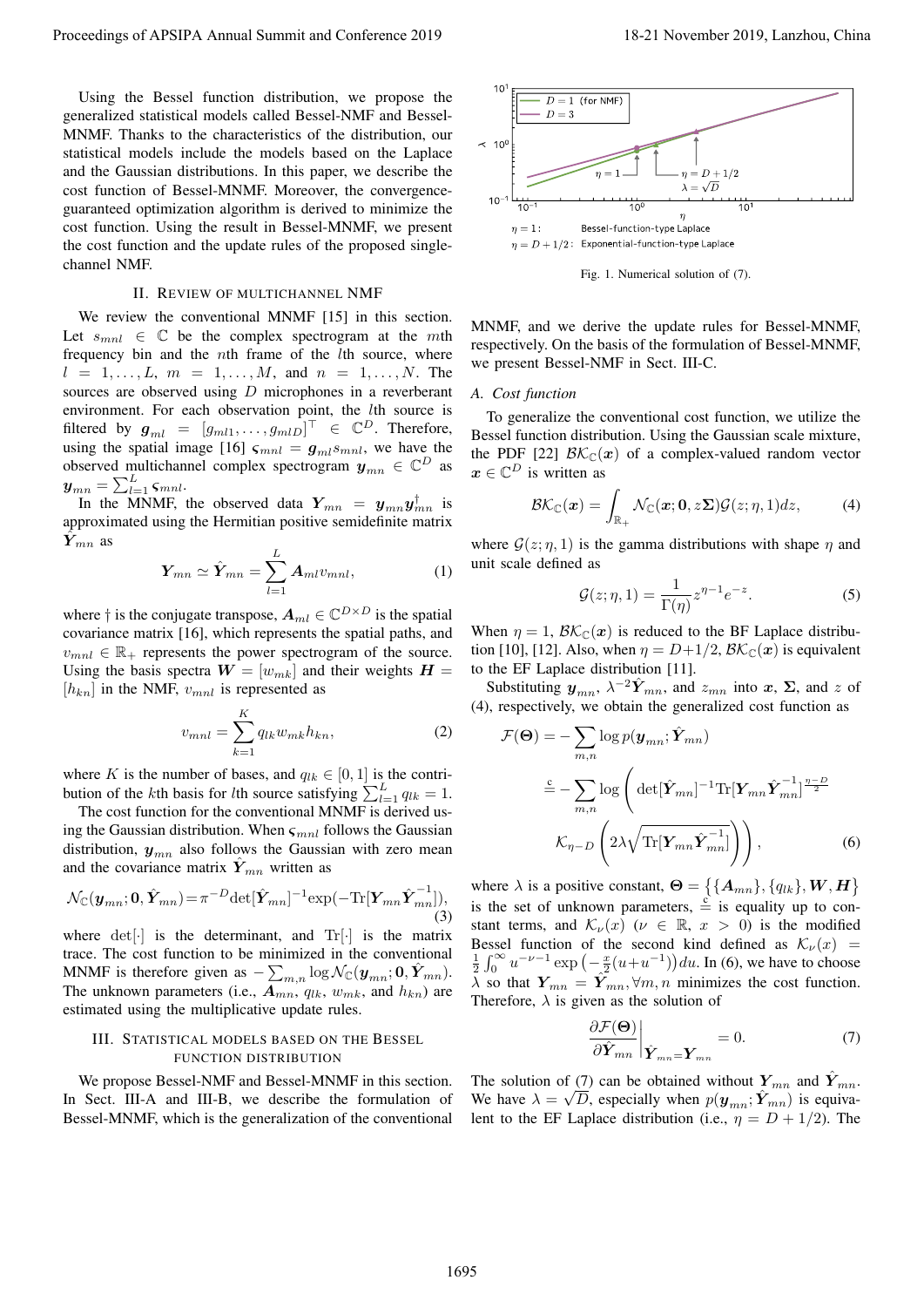solutions for various values of  $\eta$  are depicted in Fig. 1. Note that the green line shows  $\lambda$  for the cost function of Bessel-NMF described in Sect. III-C.

Owing to introducing  $\lambda$ ,  $p(\mathbf{y}_{mn}; \hat{\mathbf{Y}}_{mn})$  converges to the Gaussian distribution when  $\eta \to \infty$  [22]. Our statistical model therefore includes the model based on the Laplace and the Gaussian distributions.

# *B. Optimization algorithm*

Given the observed data  $Y_{mn}$ , (6) is minimized with respect to Θ. To estimate the parameters, we derive the multiplicative update rules based on the majorization-minimization (MM) algorithm [23], [24], using the upper bound of  $\mathcal{F}(\Theta)$ .

We introduce three inequalities to derive the upper bound in advance. For  $log(\mathbf{y}_{mn}; \Theta)$ , the probabilistic form of the Jensen's inequality is given as

$$
\log(\boldsymbol{y}_{mn};\boldsymbol{\Theta}) \geq
$$
\n
$$
\int_{\mathbb{R}_+} p(z_{mn}|\boldsymbol{y}_{mn};\tilde{\boldsymbol{\Theta}}) \log \frac{p(\boldsymbol{y}_{mn}|z_{mn};\boldsymbol{\Theta})p(z_{mn})}{p(z_{mn}|\boldsymbol{y}_{mn};\tilde{\boldsymbol{\Theta}})} dz_{mn},
$$
\n(8)

where  $\tilde{\Theta}$  is the latest value of  $\Theta$ ,  $\mathbb{E}_{p(x)}[x]$  is the expectation defined as  $\mathbb{E}_{p(x)}[x] = \int x p(x) dx$ , and

$$
p(\mathbf{y}_{mn}|z_{mn};\boldsymbol{\Theta}) = \mathcal{N}_{\mathbb{C}}(\mathbf{y}_{mn};\mathbf{0},\lambda^{-2}z_{mn}\hat{\mathbf{Y}}_{mn})
$$
(9)

$$
p(z_{mn}) = \mathcal{G}(z_{mn}; \eta, 1). \tag{10}
$$

For  $\log \det[\hat{Y}_{mn}]$  and  $\text{Tr}[\boldsymbol{Y}_{mn}\hat{\boldsymbol{Y}}_{mn}^{-1}],$  the first-order Taylor expansion [19] at any Hermitian positive semidefinite matrix  $\overline{\mathbf{\Phi}}_{mn} \in \mathbb{C}^{D \times D}$  and the Sawada's inequality [15] are

$$
\det[\hat{\mathbf{Y}}_{mn}] \le \log \det[\mathbf{\Phi}_{mn}] + \text{Tr}[\mathbf{\Phi}_{mn}^{-1}\hat{\mathbf{Y}}_{mn}] - D \tag{11}
$$

$$
\text{Tr}[\boldsymbol{Y}_{mn}\hat{\boldsymbol{Y}}_{mn}^{-1}] \leq \sum_{k,l} \frac{1}{q_{lk}w_{mk}h_{kn}} \text{Tr}[\boldsymbol{Y}_{mn}\boldsymbol{R}_{mnlk}^{\dagger} \boldsymbol{A}_{ml}^{-1}\boldsymbol{R}_{mnlk}],
$$
\n(12)

respectively, where  $\boldsymbol{R}_{mnlk} \in \mathbb{C}^{D \times D}$  is the Hermitian positive semidefinite matrix that satisfies  $\sum_{k,l} \mathbf{R}_{mnlk} = \mathbf{I}_D$ , and  $I_D$  is the identity matrix of size D. In (11) and (12), the equalities hold if and only if  $\Phi_{mn} = \hat{Y}_{mn}$  and  $R_{mnlk}$  $\overrightarrow{A}_{ml}\hat{Y}^{-1}_{mn}q_{lk}w_{mk}h_{kn}$ , respectively.

Applying (8) to  $\mathcal{F}(\Theta)$ , we obtain the upper bound  $\mathcal{Q}(\Theta; \tilde{\Theta})$  $\geq \mathcal{F}(\Theta)$  as

$$
Q(\mathbf{\Theta};\tilde{\mathbf{\Theta}}) \stackrel{c}{=} \sum_{m,n} \left( \det[\hat{\mathbf{Y}}_{mn}] + \zeta_{mn} \text{Tr}[\mathbf{Y}_{mn} \hat{\mathbf{Y}}_{mn}^{-1}] \right), \quad (13)
$$

where  $\zeta_{mn} = \lambda^2 \mathbb{E}_{p(z_{mn}|\mathbf{y}_{mn};\tilde{\Theta})}[z_{mn}^{-1}]$ . Equation (13) has simple representation, but it is still intractable with respect to  $Y_{mn}$ . Thus, we majorize  $\mathcal{Q}(\Theta; \Theta)$  using (11) and (12). Where  $\Psi = \left\{ {\{\Phi_{mn}\}, \{R_{mnlk}\}} \right\}$ , the upper bound  $\mathcal{Q}^+ (\Theta, \tilde{\Theta}, \Psi) \geq 0$  $Q(\Theta; \tilde{\Theta})$  is written as

Proceoting of APSIRA Annual Summit and Conference 2019  
\nsolutions for various values of 
$$
\eta
$$
 are depicted in Fig. 1. Note  
\nsolution for various values of  $\eta$  are depicted in Fig. 1. Note  
\n
$$
W_{\text{max}} = \text{for } \eta
$$
\n
$$
W_{\text{max}} = \text{for } \eta
$$
\n
$$
W_{\text{max}} = \text{for } \eta
$$
\n
$$
W_{\text{max}} = \text{for } \eta
$$
\n
$$
W_{\text{max}} = \text{for } \eta
$$
\n
$$
W_{\text{max}} = \text{for } \eta
$$
\n
$$
W_{\text{max}} = \text{for } \eta
$$
\n
$$
W_{\text{max}} = \text{for } \eta
$$
\n
$$
W_{\text{max}} = \text{for } \eta
$$
\n
$$
W_{\text{max}} = \text{for } \eta
$$
\n
$$
W_{\text{max}} = \text{for } \eta
$$
\n
$$
W_{\text{max}} = \text{for } \eta
$$
\n
$$
W_{\text{max}} = \text{for } \eta
$$
\n
$$
W_{\text{max}} = \text{for } \eta
$$
\n
$$
W_{\text{max}} = \text{for } \eta
$$
\n
$$
W_{\text{max}} = \text{for } \eta
$$
\n
$$
W_{\text{max}} = \text{for } \eta
$$
\n
$$
W_{\text{max}} = \text{for } \eta
$$
\n
$$
W_{\text{max}} = \text{for } \eta
$$
\n
$$
W_{\text{max}} = \text{for } \eta
$$
\n
$$
W_{\text{max}} = \text{for } \eta
$$
\n
$$
W_{\text{max}} = \text{for } \eta
$$
\n
$$
W_{\text{max}} = \text{for } \eta
$$
\n
$$
W_{\text{max}} = \text{for } \eta
$$
\n
$$
W_{\text{max}} = \text{for } \eta
$$
\n
$$
W_{\text{max}} = \text{for } \eta
$$
\n
$$
W_{\text{max}} = \text{for } \eta
$$
\n
$$
W_{\text{max}} = \text{for } \eta
$$

Using the partial derivatives of  $\mathcal{Q}^+(\Theta; \tilde{\Theta}, \Psi)$  with respect to  $A_{ml}$ ,  $q_{lk}$ ,  $w_{mk}$ , and  $h_{kn}$ , we get the update rules as

$$
A_{ml} \leftarrow A_{ml} \Delta_{ml}^{\frac{1}{2}} \left( \Delta_{ml}^{\frac{1}{2}} A_{ml} \Lambda_{ml} A_{ml} \Delta_{ml}^{\frac{1}{2}} \right)^{-\frac{1}{2}} \Delta_{ml}^{\frac{1}{2}} A_{ml}
$$
\n(15)

$$
q_{lk} \leftarrow q_{lk} \sqrt{\frac{\sum_{m,n} \zeta_{mn} \tau_{mnl} w_{mk} h_{kn}}{\sum_{m,n} \varrho_{mnl} w_{mk} h_{kn}}}
$$
(16)

$$
w_{mk} \leftarrow w_{mk} \sqrt{\frac{\sum_{l,n} \zeta_{mn} \tau_{mnl} q_{lk} h_{kn}}{\sum_{l,n} \varrho_{mnl} q_{lk} h_{kn}}}
$$
(17)

$$
h_{kn} \leftarrow h_{kn} \sqrt{\frac{\sum_{l,m} \zeta_{mn} \tau_{mnl} q_{lk} w_{mk}}{\sum_{l,m} \varrho_{mnl} q_{lk} w_{mk}}},\tag{18}
$$

where

$$
\zeta_{mn} = \frac{\lambda \mathcal{K}_{D-\eta+1}(2\lambda \gamma_{mn})}{\gamma_{mn} \mathcal{K}_{D-\eta}(2\lambda \gamma_{mn})}
$$
(19)

$$
\gamma_{mn} = \sqrt{\text{Tr}[\boldsymbol{Y}_{mn}\hat{\boldsymbol{Y}}_{mn}^{-1}]} \tag{20}
$$

$$
\tau_{mnl} = \text{Tr}[\hat{\boldsymbol{Y}}_{mn}^{-1} \boldsymbol{Y}_{mn} \hat{\boldsymbol{Y}}_{mn}^{-1} \boldsymbol{A}_{ml}]
$$
\n
$$
\mathbf{A}_{mnl} = \text{Tr}[\hat{\mathbf{Y}}^{-1} \boldsymbol{A}_{mnl}]
$$
\n(21)

$$
\varrho_{mnl} = \text{Tr}[\hat{\boldsymbol{Y}}_{mn}^{-1} \boldsymbol{A}_{ml}]
$$
\n
$$
\boldsymbol{\Lambda}_{ml} = \sum \hat{\boldsymbol{Y}}_{mn}^{-1} q_{lk} w_{mk} h_{kn}
$$
\n(23)

$$
\Delta_{ml} = \sum_{n,k}^{n,k} \hat{Y}_{mn}^{-1} Y_{mn} \hat{Y}_{mn}^{-1} \zeta_{mn} q_{lk} w_{mk} h_{kn}.
$$
 (24)

To eliminate the scale ambiguity, we normalize  $A_{ml}$ ,  $q_{lk}$ , and  $w_{mk}$  such that Tr[ $A_{ml}$ ],  $\sum_l q_{lk}$ , and  $\sum_m w_{mk}$  are unity.

## *C. Bessel-NMF*

 $\vert$ 

On the basis of the discussion in the previous subsections, we describe the formulation and the optimization algorithm of Bessel-NMF. In the NMF, the time-frequency bin of the observed single-channel complex spectrogram  $y_{mn}^{\mathbb{C}} \in \mathbb{C}$  is approximated as

$$
y_{mn}^{\mathbb{C}}|^{\delta} \simeq \hat{y}_{mn} = \sum_{k=1}^{K} w_{mk} h_{kn}, \qquad (25)
$$

where  $\delta > 0$  is the domain parameter [14]. To obtain the approximate of the amplitude and the power spectra,  $\delta$  is set to  $\delta = 1$  and  $\delta = 2$ , respectively.

Replacing  $Y_{mn}$  and  $\hat{Y}_{mn}$  in (6) with  $Y_{mn} \leftarrow |y_{mn}^{\mathbb{C}}|^2$  and  $\hat{Y}_{mn}$   $\leftarrow \hat{y}_{mn}^{2/\delta}$ , respectively, we define the cost function of Bessel-NMF as

$$
f(\boldsymbol{W}, \boldsymbol{H}) \stackrel{c}{=} -\sum_{m,n} \log \left( \hat{y}_{mn}^{-(\eta+1)/\delta} \mathcal{K}_{\eta-1} \left( 2\lambda \frac{|y_{mn}^{\mathbb{C}}|}{\hat{y}_{mn}^{1/\delta}} \right) \right). \tag{26}
$$

We show the divergence and the PDF with respect to  $|y_{mn}^{\mathbb{C}}|^2$ in Fig. 2. The Bessel function distribution has heavy-tail compared to the Gaussian distribution. Moreover, we can see that the divergence and the PDF approach to the Gaussian, as  $\eta$  is increased.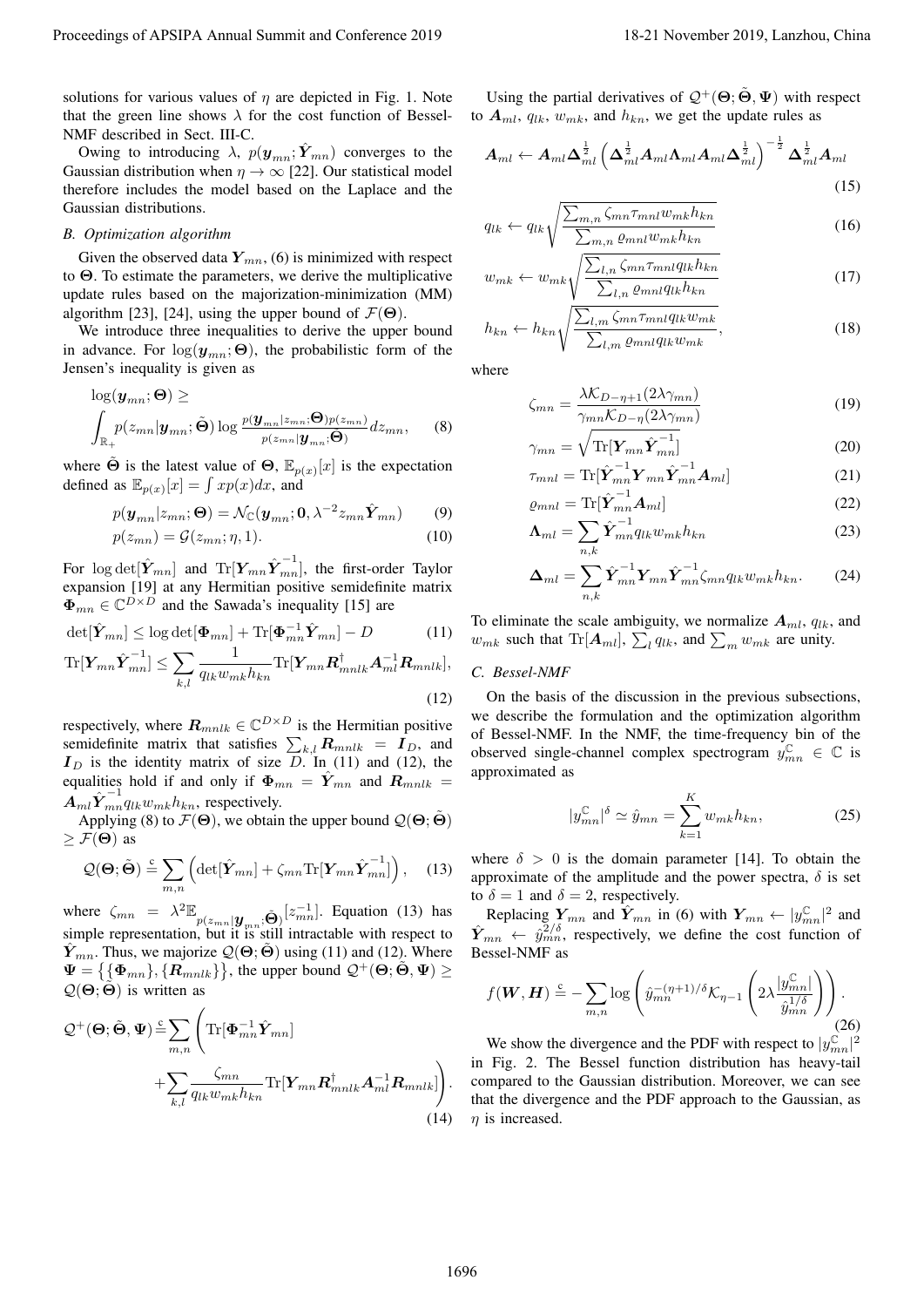

Fig. 2. Cost function and PDF of Bessel-NMF.

Equation (26) is also minimized using the MM algorithm to obtain W and H. We use  $(8)$ ,  $(11)$ , and the Jensen's inequality

$$
\hat{y}_{mn}^{-2/\delta} \le \sum_{k=1}^{K} \frac{r_{mnk}^{2/\delta + 1}}{(w_{mk} h_{kn})^{2/\delta}},\tag{27}
$$

to derive the upper bound which is minimized instead of  $f(\boldsymbol{W}, \boldsymbol{H})$ , where  $r_{mnk} > 0$ ,  $\forall m, n, k$  and  $\sum_{k} \rho_{mnk} = 1$ . Using auxiliary variables  $\varphi = {\varphi_{mn}} (\varphi_{mn} > 0)$  and  $\boldsymbol{r} = \{r_{mnk}\},$  the upper bound  $f^+(\boldsymbol{W}, \boldsymbol{H}, \boldsymbol{\varphi}, \boldsymbol{r})$  is represented as

$$
f^+(\boldsymbol{W}, \boldsymbol{H}, \boldsymbol{\varphi}, \boldsymbol{r}) = \sum_{m,n} \left( \frac{2\hat{y}_{mn}}{\delta \varphi_{mn}} + \sum_{k=1}^K \frac{\zeta_{mn} |y_{mn}|^2 r_{mnk}^{2/\delta + 1}}{(w_{mk} h_{kn})^{2/\delta}} \right). \tag{28}
$$

By taking the derivatives of  $f^+(W, H, \varphi, r)$  with respect to  $w_{mk}$  and  $h_{kn}$ , we get following update rules:

$$
w_{mk} \leftarrow w_{mk} \left( \frac{\sum_{n} \frac{\zeta_{mn} |y_{mn}|^2}{\hat{y}_{mn}^{2/\delta+1}} h_{kn}}{\sum_{n} h_{kn} / \hat{y}_{mn}} \right)^{\delta/(\delta+2)} \tag{29}
$$

$$
h_{kn} \leftarrow h_{kn} \left( \frac{\sum_{m} \frac{\zeta_{mn} |y_{mn}|^2}{\hat{y}_{mn}^{2/\delta+1}} w_{mk}}{\sum_{m} w_{mk} / \hat{y}_{mn}} \right)^{\delta/(\delta+2)}.
$$
 (30)

Note that  $\zeta_{mn}$  is updated using (19), where  $D = 1$  and  $\gamma_{mn} =$  $|y_{mn}|/\hat{y}^{1/\delta}_{mn}$ .

## IV. SIMULATIONS

In this section, we present the results of the fitting data using Bessel-NMF. Moreover, we report the separation performance of Bessel-MNMF.

## *A. Fitting synthetic data using Bessel-NMF*

To evaluate the fitting ability of Bessel-NMF, we generated the plaid random matrix [9] following the BF and the EF Laplace distributions. The size of the observed matrix and the number of basis were  $50 \times 50$  and 5, respectively. The domain parameter was set to  $\delta = 1$  and 2 to obtain the nonnegative observation. We conducted 500 iterations of the proposed algorithm of Bessel-NMF using the various value of  $\eta$ . Moreover, we performed the MM algorithm for Gaussian-NMF [14] to compare. To measure performance, the mean squared error



Fig. 3. Reconstruction qualities by Bessel-NMF in fitting Laplace distributed data. Lower is better.



Fig. 4. Recording condition of the impulse response E2A (reverberation time  $T_{60} = 300$  [ms]) extracted from RWCP database [25].

(MSE) and the mean of the generalized Kullback-Leibler (KL) divergence [1] were used, where they are defined as

$$
MSE = \frac{1}{MN} \sum_{m,n} (|y_{mn}|^{\delta} - \hat{y}_{mn})^2
$$
 (31)

MeanKLD = 
$$
\frac{1}{MN} \sum_{m,n} \left( |y_{mn}|^{\delta} \log \frac{|y_{mn}|^{\delta}}{\hat{y}_{mn}} - |y_{mn}|^{\delta} + \hat{y}_{mn} \right),
$$
\n(32)

respectively. We obtained the evaluation indices using 20 different sets of randomly generated initial values for 3 different observed matrices.

The results are depicted in Fig. 3. Since the cost function of Bessel-NMF converges the Gaussian cost function when  $\eta \to \infty$ , the fitting ability of Bessel-NMF approaches that of Gaussian-NMF as  $\eta$  is increased in Figs. 3(a), (c), and (d). Although the update rules of Bessel-NMF are derived using different upper bound from Gaussian-NMF, the algorithms show similar dependence on initialization.

## *B. Music signal separation*

We compared the performances in musical signal separation. In this experiment, we synthesized three-channel music mixture using three sources extracted from SiSEC database [26]. The sets of sources are listed in Table I. The sampling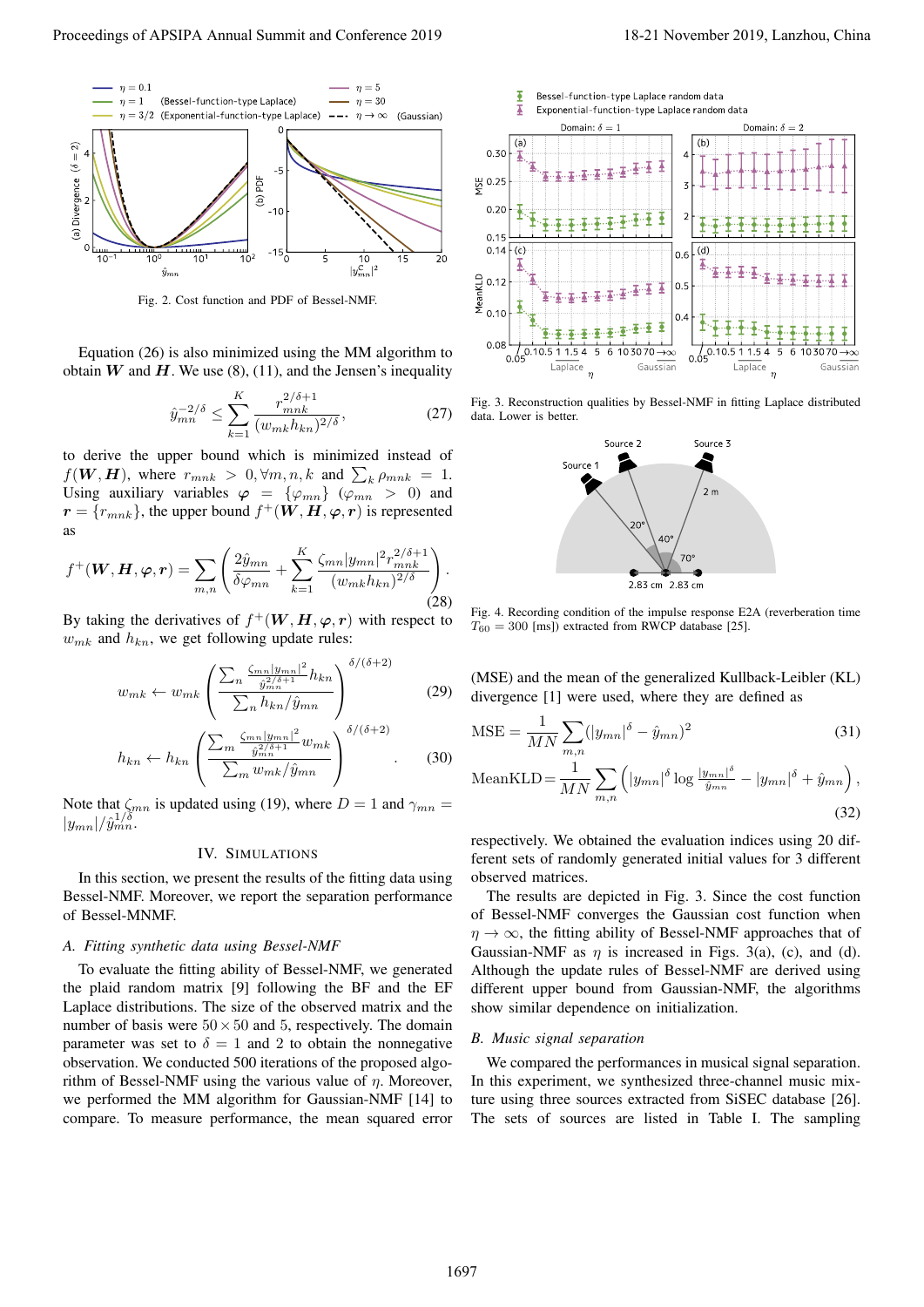

Fig. 5. Average SDR improvements of the conventional and the proposed MNMF. Higher is better.

TABLE I DRY SOURCES FOR MUSIC SIGNAL SEPARATION EXTRACTED FROM SISEC2011 DATABASE [26].

| ID. | Name             | Source (1, 2, 3)                  |
|-----|------------------|-----------------------------------|
| ID1 | bearlin-roads    | guitar, piano, vocal (male)       |
| ID2 | ultimate nz tour | drum, synthesizer, vocal (female) |

frequency was 16 [kHz]. We convoluted the impulse response "E2A" in RWCP database [25] with the sources to get the observed signal. The impulse response which we used was obtained under the conditions shown in Fig. 4. To obtain the multichannel spectrogram, we performed the short-time Fourier transform (STFT) using a 64-ms-long Hamming window with a 16-ms-long shift. We executed the MM algorithm for Bessel-MNMF with  $\eta = 0.1, 0.5, 1, 3.5, 10$ , and 30. Note again that Bessel-MNMF assumes the BF and the EF Laplace distributions when  $\eta = 1$  and 3.5, respectively. To evaluate separation performances, we measured the source-to-distortion ratio (SDR) [27], using 10 different sets of the initial values. The SDRs were computed using the Python implementation [28] of the BSS Eval Matlab toolbox [27]. To compare, we performed Gaussian-MNMF  $[15]$  and  $t$ -MNMF  $[19]$ . In t-MNMF, the degree-of-freedom was set to  $\nu = 20$ , according to our best assessment. In this experiment, we assumed that the number of sources was known. The number of bases was set to 30. We initialized  $w_{mk}$  and  $h_{kn}$  using nonnegative random values.  $q_{lk}$  was initially set to random values around  $1/L$ . To reduce dependence on initial values, using the true value of the spatial images, we initialized  $A_{ml}$  such as  $A_{ml} \leftarrow \frac{1}{N} \sum_{n=1}^{N} \zeta_{mnl} \zeta_{mnl}^{\dagger}$ . The initial values of  $A_{ml}$ ,  $q_{lk}$ , and  $w_{mk}$  were normalized as described in Sect. III-B. We updated the parameters using the following steps:

1) Update  $w_{mk}$  and  $h_{kn}$  20 times using (17) and (18) while  $A_{ml}$  and  $q_{lk}$  are fixed.

# 2) Update  $A_{ml}$ ,  $q_{lk}$ ,  $w_{mk}$ , and  $h_{kn}$  500 times using (15)–  $(18)$

The evaluation result is shown in Fig. 5. The separation performances of Bessel-MNMF are better than that of the conventional methods excepted for Drum in ID2 (Fig. 5(d)). An informal listening test for ID1 shows that Bessel-MNMF provided the separated signals with reduced residual interference compared to the conventional MNMF. However, for ID2, Bessel-MNMF with  $\eta = 0.1$  often provided unfavorable estimates for  $q_{lk}$  due to slow convergence. Although we used oracle initialization in this simulation, this results indicate that acceleration of the algorithm is an open problem.

## V. CONCLUSIONS

In this paper, we proposed the generalizations of the NMF and the MNMF, named Bessel-NMF and Bessel-MNMF, based on the Bessel function distribution. Moreover, we derived the MM algorithms for the proposed cost functions. The evaluation results in music signal separation demonstrated the Bessel-MNMF gives promising results. Future works includes further evaluation of the proposed methods to find the optimal value of  $\eta$  and the acceleration of the algorithms.

#### ACKNOWLEDGMENT

This work was partially supported by Grant-in-Aid for JSPS Fellows (KAKENHI 18J14238).

#### **REFERENCES**

- [1] D.D. Lee and H.S. Seung, "Learning the parts of objects with nonnegative matrix factorization," *Nature*, vol. 401, no. 6755, pp. 788– 791, Oct. 1999.
- [2] D. Kitamura, N. Ono, H. Saruwatari, Y. Takahashi, and K. Kondo, "Discriminative and reconstructive basis training for audio source separation with semi-supervised nonnegative matrix factorization," in *Proc. 2016 IEEE International Workshop on Acoustic Signal Enhancement (IWAENC)*, Sep. 2016, pp. 1–5.